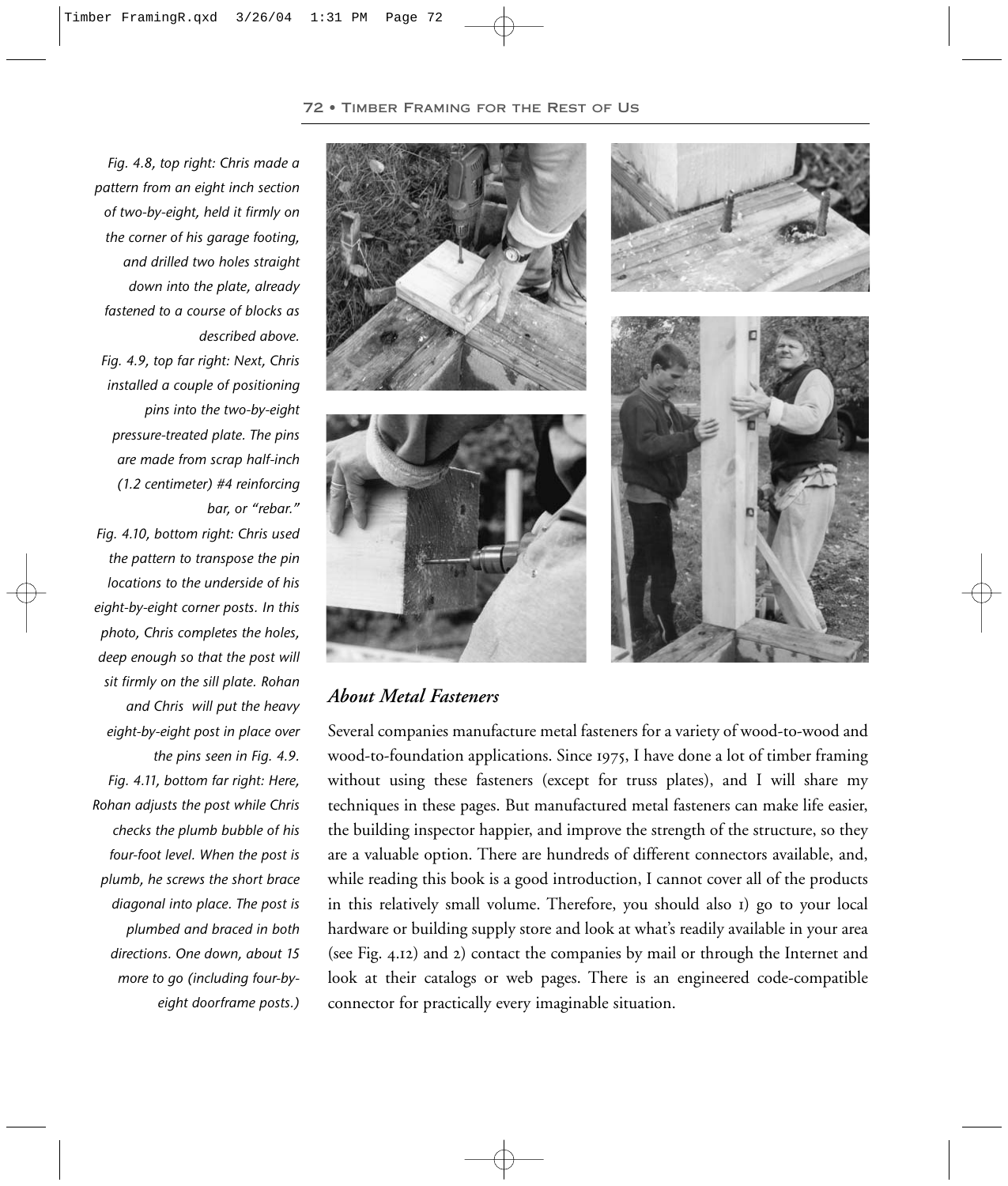If there is a downside to these manufactured connectors and fasteners, it is that they are made mostly for lumber of finished dimensions. In the mechanical fastener industry, a fourby-four is almost always  $3\frac{1}{2}$  inches by  $3\frac{1}{2}$  inches and a six-by-six is  $5\frac{1}{2}$ inches by ½ inches. However, companies do manufacture full-sized connectors for rough-cut posts, and also some joist hangers for rough-cut material. Simpson Strong-Tie Co, Inc., for example, has joist hangers for all depths (up to 14 inches or 35.6 centimeters) for rough-cut two-bys, four-bys, and six-bys, but not for three-



bys and five-bys. One local building supply sells USP joist hangers that will work with full-sized five-by-tens.

Still, over 90 percent of the fasteners in a catalog are for dressed lumber, so you will have to wade carefully through the catalogs to find what you need. You can also call the companies with specific requests, although specialty items will be expensive. Plan ahead for your connectors, so that you have them when you need them. The cost of standard connectors and fasteners is very reasonable, with many simple strap and plate connectors selling for fifty cents or less.

Another potential downside of galvanized metal fasteners is that they are not particularly attractive. However, they are usually installed where they are not seen, or, at any rate, not seen for very long. Also, Simpson Strong-Tie makes a few heavy (12-gauge) ornamental connectors with textured flat black paint, including straps, T-straps, right angles, and a variety of heavy joist hangers. These are quite a bit more expensive than the standard fare, but can justify their cost if only a few are needed in exposed locations.

Post supports, for example, can be installed so that the metal parts will be hidden in the thickness of whatever infilling material is chosen. Similarly, right angle connectors, used, for example, where a girt is supported on a post, can be hidden in the infilling.

*Fig. 4.12: There is a great little hardware store in Pahoa, Hawaii, with quite a selection of metal connectors. Practically all new construction in Hawaii makes use of these connectors, because of severe expected wind loads.*